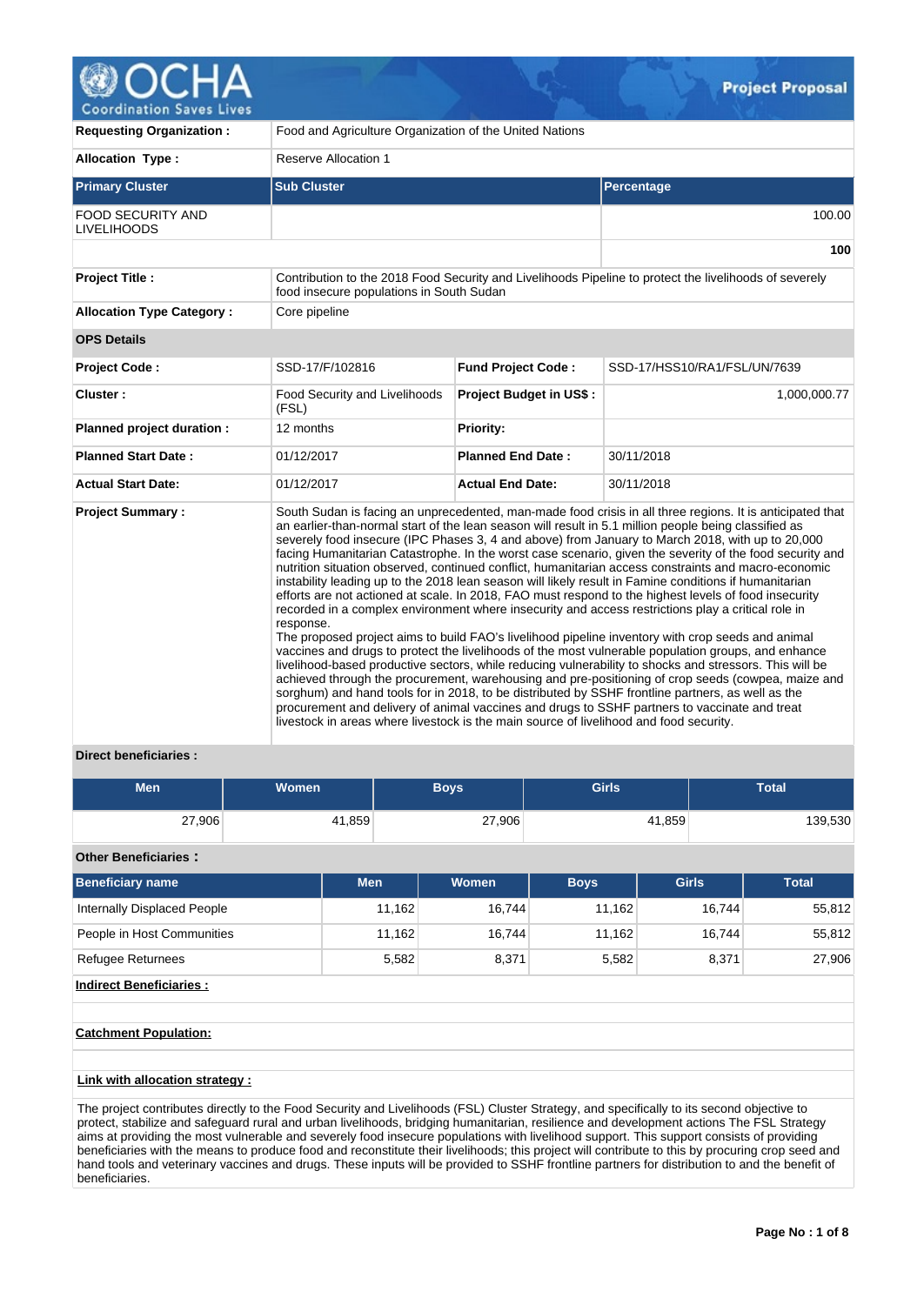# **Sub-Grants to Implementing Partners :**

| Sub-Grants to implementing Partners :                  |                                                      |                         |                             |  |  |  |  |  |  |  |
|--------------------------------------------------------|------------------------------------------------------|-------------------------|-----------------------------|--|--|--|--|--|--|--|
| <b>Partner Name</b>                                    |                                                      | <b>Partner Type</b>     | <b>Budget in US\$</b>       |  |  |  |  |  |  |  |
|                                                        |                                                      |                         |                             |  |  |  |  |  |  |  |
| Other funding secured for the same project (to date) : |                                                      |                         |                             |  |  |  |  |  |  |  |
|                                                        | <b>Other Funding Source</b>                          |                         | <b>Other Funding Amount</b> |  |  |  |  |  |  |  |
|                                                        |                                                      |                         |                             |  |  |  |  |  |  |  |
| Organization focal point:                              |                                                      |                         |                             |  |  |  |  |  |  |  |
| <b>Name</b>                                            | <b>Title</b>                                         | <b>Email</b>            | <b>Phone</b>                |  |  |  |  |  |  |  |
| Serge Tissot                                           | <b>FAO Representative</b>                            | serge.tissot@fao.org    | +211922001728               |  |  |  |  |  |  |  |
| Pierre Vauthier                                        | Deputy FAO<br>Representative                         | pierre.vauthier@fao.org | +211920490155               |  |  |  |  |  |  |  |
| Phillip Fong                                           | <b>Emergency Coordinator</b><br>and Pipeline Manager | phillip.fong@fao.org    | +211922001734               |  |  |  |  |  |  |  |
| Andrea Russo                                           | <b>Emergency Response</b><br>Officer                 | andrea.russo@fao.org    | +211929930283               |  |  |  |  |  |  |  |
| <b>BACKGROUND</b>                                      |                                                      |                         |                             |  |  |  |  |  |  |  |

#### **1. Humanitarian context analysis**

Humanitarian needs in South Sudan are increasing at an alarming rate as a result of the protracted crisis. With the declaration of famine in two counties in Unity State in February 2017, and the continued record-high number of food insecure people since 2014, South Sudan's food crisis is unprecedented. Almost 2 million people are now internally displaced and an additional 2 million have fled to neighbouring countries. Chronic conflict remains a major driver of food insecurity in South Sudan, as recurring violence continues to disrupt markets, livelihoods and humanitarian interventions. The conflict has hindered and disrupted crop, livestock and fisheries production, and has led to the degradation of natural resources. This has had both immediate and longer-term effects on people's food and livelihood security.

Physical insecurity and economic crisis have hit the Greater Equatoria Region hard. This, in turn, has disrupted the livelihoods of producers and traders alike. Farmers have not been able to safely access their fields to plant, fisher folk have been unable to venture into their fishing grounds and traders are incapacitated by hyperinflation, lack of hard currency, insecurity and limited access to goods and markets. As of August 2017, more than 1 million South Sudanese have migrated into neighbouring Uganda from Greater Equatoria, citing insecurity and hunger as the main reasons for fleeing. From 2015 to 2016 alone, the region as faced a downsize of 200 000 tonnes of cereals – a quantity sufficient to feed approximately 1.2 million people for one year. Numbers like these show the substantial impact of insecurity on food production and underline the need for conflict resolution to end the food crisis.

Greater Bahr el-Ghazal, which houses the largest number of food insecure people in South Sudan, faces levels of food insecurity never seen before, driven by, inter-communal conflict, market disruptions and the financial crisis. In 2017, people living in areas around Wau, Raja and Baggari face rates of malnutrition extremely alarming. As a result, the number of people seeking protection and humanitarian assistance here has steadily grown since the eruption of fighting in October 2016.

In Greater Upper Nile, fighting has resumed in southern areas of Unity at levels similar to 2015, disrupting not only livelihoods but also humanitarian access. Humanitarian partners were able to scale up response activities in this area in 2017, mitigating the impact of famine. Still, if this assistance is hampered, the situation is likely to deteriorate. Jonglei and parts of Upper Nile have also seen recurring fighting, forcing people to abandon their homes.

All available indicators point to an unprecedented deterioration of the food security situation across South Sudan in 2018. The risk of famine is still real for tens of thousands of people as local food production declines, markets are disrupted due to paralyzed trade routes, prices are soaring and the economy teeters on the brink of collapse.

### **2. Needs assessment**

Needs are established based on county-level data provided by existing agriculture, food and nutrition security information systems including the IPC, Crop and Food Security Assessment (CFSAM) and seed security assessments. The latest IPC analysis for the period January to March 2018 projects that 5.1 million people or 48% of the population are classified as severely food insecure (IPC phases 3, 4 and 5). The worst case scenario based on the severity of food security and nutrition situation

observed during the 2017 lean season, continued conflict, humanitarian access constraints and macro-economic instability leading into the 2018 lean season will likely result in Famine (IPC phase 5) conditions in multiple locations across South Sudan.

## **3. Description Of Beneficiaries**

The pipeline inputs procured under the proposed project will target food insecure households (in IPC phases 3 and 4) engaged in farming and livestock production activities. This will include IDPs, returnees and host communities. The SSHF frontline partners will determine beneficiary profiling and target criteria based on evidence from pre-defined vulnerability criteria and FSL coordination mechanisms. The inputs procured will benefit 139,530 people, or 23,255 households, through the provision of crop kits, while households mainly dependent on livestock will benefit from the vaccination and treatment of 343,574 animals.

### **4. Grant Request Justification**

Given the deterioration of the food security situation in South Sudan, urgent support is needed to safeguard livelihoods and food production of the most vulnerable. The SSHF grant will be used to procure crop kits to be distributed for use in the 2018 main season and to procure animal vaccines and drugs for use in the 2018 dry season animal health campaign. The pipeline inputs (seed, hand tools and veterinary vaccines and drugs) will be distributed to SSHF frontline partners.

### **5. Complementarity**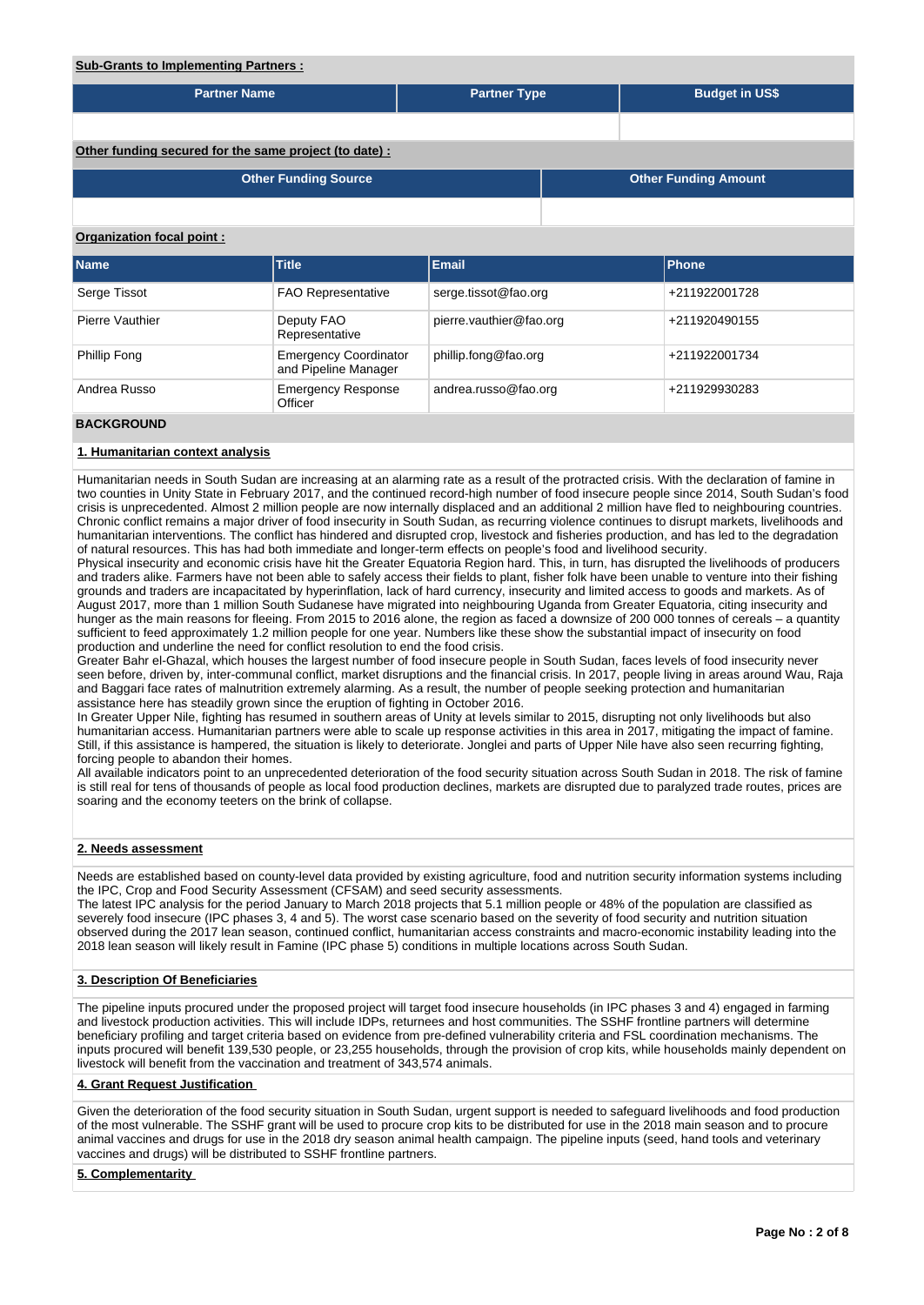The project complements FAO's Emergency Livelihood Response Programme (ELRP), as well as the FSL Cluster Strategy Objective 2. FAO received SSHF funding in 2017 for emergency livelihood support for the dry season, vegetable and fishing kits. This project provides seasonal continuation of the ELRP activities for the main planting season with crop seed and hand tool inputs.

## **LOGICAL FRAMEWORK**

### **Overall project objective**

The overall project objective is to protect the livelihoods of severely food insecure populations in South Sudan by procuring sufficient crop seed and hand tools, as well as veterinary vaccines and drugs, to meet farming and livestock-dependent households' needs.

#### **FOOD SECURITY AND LIVELIHOODS**

| <b>Cluster objectives</b>                                                                                | <b>Strategic Response Plan (SRP) objectives</b>                                                             | <b>Percentage of activities</b> |
|----------------------------------------------------------------------------------------------------------|-------------------------------------------------------------------------------------------------------------|---------------------------------|
| Protect and promote emergency livelihoods<br>to enhance coping mechanisms and improve<br>access to food. | 2017 - SO2: Save lives and alleviate the<br>suffering of those most in need of assistance<br>and protection | 100                             |

**Contribution to Cluster/Sector Objectives :** The project will help ensure the livelihoods of farming and livestock-dependent households are protected through improving the availability of crop seed for distribution in time for the main planting season, as well as enhancing the availability of critical veterinary vaccines and drugs to conduct animal health campaigns. The distribution of crop kits, tailored to the targeted zone and farmers' preference to the extent possible (each comprising cowpea, maize and sorghum seed and a hand tool), can improve food availability and access by increasing agricultural production. The animal vaccine and drugs will safeguard livestock from transboundary animal diseases, enhancing household food security and nutrition.

#### **Outcome 1**

Livelihoods of the most vulnerable househoulds protected

# **Output 1.1**

#### **Description**

FSL Pipeline and logistical support enhanced

### **Assumptions & Risks**

- Government continues to guarantee safety of UN staff operating in government-held areas;

- -Humanitarian access corridors are maintained open and operational;
- No major natural or man-made disasters occur to impede timely delivery of inputs to hubs;
- Required inputs are available timely in sufficient quantities on the market; and
- Major conflict does not erupt again in Juba impeding core staff to perform functions.

## **Indicators**

|                                |                                                                                                            |                                                             |            | <b>End cycle beneficiaries</b> |                   | End<br>cycle  |
|--------------------------------|------------------------------------------------------------------------------------------------------------|-------------------------------------------------------------|------------|--------------------------------|-------------------|---------------|
| Code                           | <b>Cluster</b>                                                                                             | <b>Indicator</b>                                            | <b>Men</b> | <b>Women</b>                   | <b>Boys</b> Girls | <b>Target</b> |
| Indicator 1.1.1                | <b>FOOD SECURITY AND</b><br><b>LIVELIHOODS</b>                                                             | [Core pipeline] Quantity of crop seed procured<br>(kg)      |            |                                |                   | 348,825       |
| <b>Means of Verification:</b>  |                                                                                                            |                                                             |            |                                |                   |               |
| Indicator 1.1.2                | <b>FOOD SECURITY AND</b><br><b>LIVELIHOODS</b>                                                             | [Core pipeline] Number of agricultural tools<br>procured    |            |                                |                   | 23,255        |
| <b>Means of Verification:</b>  |                                                                                                            |                                                             |            |                                |                   |               |
| Indicator 1.1.3                | <b>FOOD SECURITY AND</b><br>[Core pipeline] Number of livestock vaccines<br><b>LIVELIHOODS</b><br>procured |                                                             |            |                                |                   | 14,482        |
| <b>Means of Verification:</b>  |                                                                                                            |                                                             |            |                                |                   |               |
| Indicator 1.1.4                | <b>FOOD SECURITY AND</b><br><b>LIVELIHOODS</b>                                                             | [Core pipeline] Number of livestock health kits<br>procured |            |                                |                   | 174           |
| <b>Means of Verification:</b>  |                                                                                                            |                                                             |            |                                |                   |               |
| <b>Activities</b>              |                                                                                                            |                                                             |            |                                |                   |               |
| Activity 1.1.1                 |                                                                                                            |                                                             |            |                                |                   |               |
| Procure and receive crop seed  |                                                                                                            |                                                             |            |                                |                   |               |
| Activity 1.1.2                 |                                                                                                            |                                                             |            |                                |                   |               |
| Procure and receive hand tools |                                                                                                            |                                                             |            |                                |                   |               |
| Activity 1.1.3                 |                                                                                                            |                                                             |            |                                |                   |               |
|                                | Prepositioning of crop seed and hand tools to field warehouses                                             |                                                             |            |                                |                   |               |
| Activity 1.1.4                 |                                                                                                            |                                                             |            |                                |                   |               |
|                                | Dispatch crop seed and hand tools to SSHF partners                                                         |                                                             |            |                                |                   |               |
| Activity 1.1.5                 |                                                                                                            |                                                             |            |                                |                   |               |
|                                | Procure and receive animal vacccine and drugs                                                              |                                                             |            |                                |                   |               |

### **Activity 1.1.6**

# Dispatch animal vaccine and drug to SSHF partners to provide service

**Additional Targets :**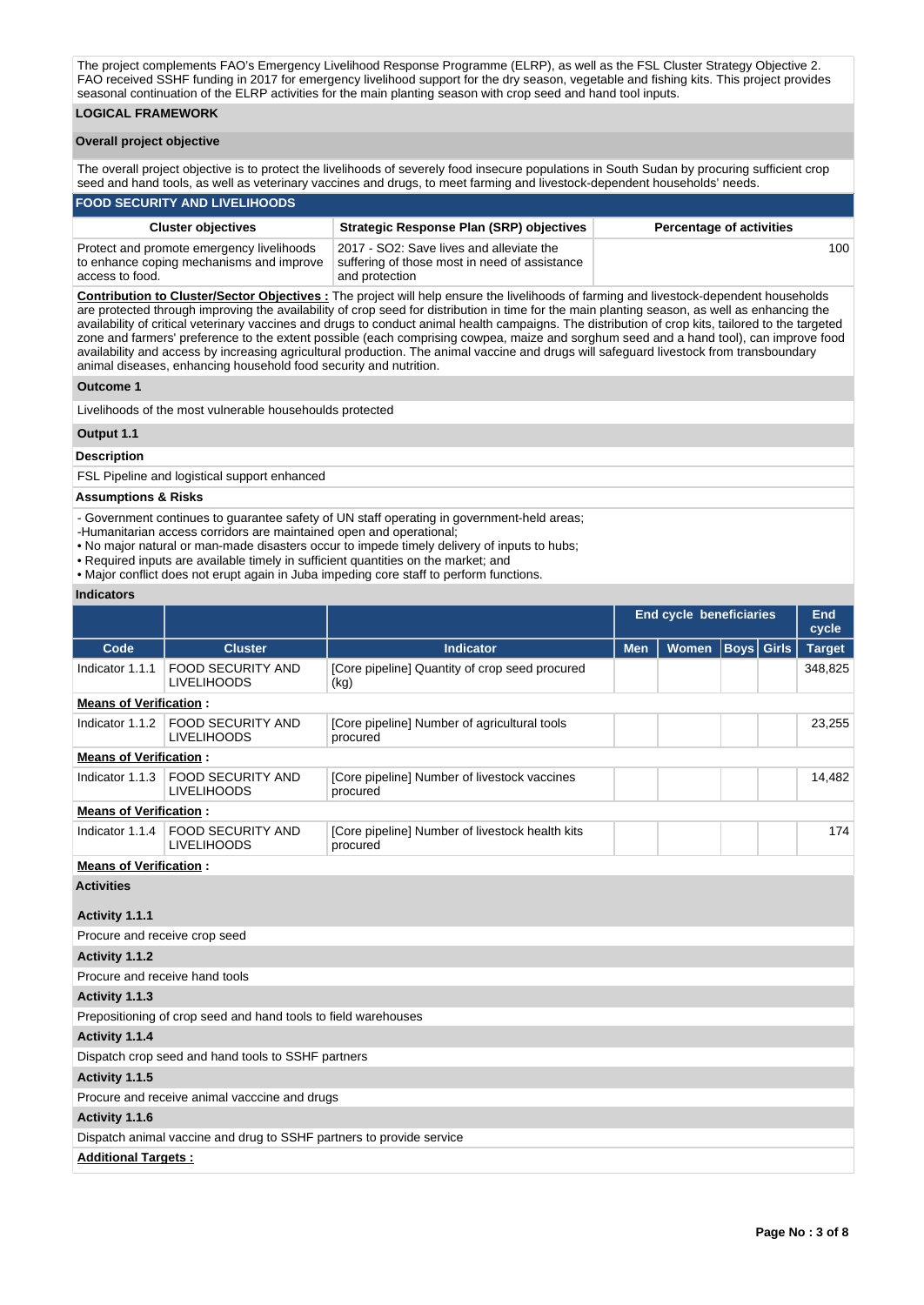## **Monitoring & Reporting plan**

FAO South Sudan uses a Project Cycle Tracking and Reporting System that will capture and report based on processes such procurement, goods received and dispatch to implementing partners. Reports will be generated on a monthly basis.

## **Workplan**

| <b>Activitydescription</b>                                                              | Year         | 1        | $\overline{2}$ |              |   | 5                       | 6  |              | 8  | 9            | 10                      | 11 12 |    |
|-----------------------------------------------------------------------------------------|--------------|----------|----------------|--------------|---|-------------------------|----|--------------|----|--------------|-------------------------|-------|----|
| Activity 1.1.1: Procure and receive crop seed                                           | 2017         |          |                |              |   |                         |    |              |    |              |                         |       | X. |
|                                                                                         | 2018         | X        | ΙX.            |              |   |                         |    |              |    |              |                         |       |    |
| Activity 1.1.2: Procure and receive hand tools                                          | 2017         |          |                |              |   |                         |    |              |    |              |                         |       | X  |
|                                                                                         | 2018         | $\times$ | $\mathsf{X}$   | $\mathsf{X}$ |   |                         |    |              |    |              |                         |       |    |
| Activity 1.1.3: Prepositioning of crop seed and hand tools to field warehouses          | 2017<br>2018 |          |                |              |   |                         |    |              |    |              |                         |       |    |
|                                                                                         |              |          | X.             | $\mathsf{X}$ | X | ΙX                      |    |              |    |              |                         |       |    |
| Activity 1.1.4: Dispatch crop seed and hand tools to SSHF partners                      | 2017         |          |                |              |   |                         |    |              |    |              |                         |       |    |
|                                                                                         | 2018         |          |                | X            | X | ΙX.                     | ΙX | $\mathsf{X}$ |    |              |                         |       |    |
| Activity 1.1.5: Procure and receive animal vacccine and drugs                           | 2017         |          |                |              |   |                         |    |              |    |              |                         |       | X  |
|                                                                                         | 2018         | $\times$ | Ιx.            |              |   |                         |    |              |    |              |                         |       |    |
| Activity 1.1.6: Dispatch animal vaccine and drug to SSHF partners to provide<br>service | 2017         |          |                |              |   |                         |    |              |    |              |                         |       |    |
|                                                                                         | 2018         |          |                | X            | X | $\overline{\mathsf{x}}$ | ΙX | IX.          | X. | <sup>X</sup> | $\overline{\mathsf{x}}$ | X     |    |

## **OTHER INFO**

#### **Accountability to Affected Populations**

As part of FAO's approach to accountability to affected populations (AAP), beneficiaries are asked to provide feedback regarding positive aspects and any shortcomings in project implementation to better assist the most in need. Contributing to this, FAO will provide SSHP partners with guidelines to ensure the implementation of AAP practices. This should include the promotion of contact with beneficiaries to gauge processes, ensure implementation is ongoing as planned and identify any corrective measures that need to be addressed in order to ensure outputs are being achieved within the timeframe, and that the assistance is relevant to beneficiaries' needs.

#### **Implementation Plan**

The project will be implemented within FAO's Emergency Livelihood Response Programme. The aim of the intervention is to protect the livelihoods of severely food insecure populations in South Sudan by procuring sufficient crop seed and hand tools, as well as veterinary vaccines and drugs, to meet farming and livestock-dependent households' needs. Procurement processes have started, and inputs are scheduled to arrive by February 2018. The crop seed will be delivered to the main distribution warehouse in Juba and pre-positioned to dispatch warehouses in Rumbek, Wau and Bor. SSHF partners will pick up the crop seed and hand tools from the dispatch warehouses depending on distribution locations for the main season, between March to June 2018, for distribution to beneficiaries. The animal vaccines and drugs will be procured and delivered to the cold chain warehouse at the Ministry of Livestock, Animal Resources and Fisheries in Gudele. The SSHF partners will receive the animal vaccines and drugs after implementation plans are received, and then dispatched via UNHAS to field locations to conduct the animal health campaigns.

### **Coordination with other Organizations in project area**

| Name of the organization                 | Areas/activities of collaboration and rationale |
|------------------------------------------|-------------------------------------------------|
|                                          |                                                 |
| <b>Environment Marker Of The Project</b> |                                                 |

A: Neutral Impact on environment with No mitigation

#### **Gender Marker Of The Project**

2a-The project is designed to contribute significantly to gender equality

#### **Justify Chosen Gender Marker Code**

FAO recognizes the essential role of women in improving household food security and nutrition, which in South Sudan has become even more accentuated as the number of women-headed households continues to increase as a result of conflict. For this reason, as well as the importance of improving food security and nutrition especially among children and expecting and nursing mothers, the project will focus as much as possible to ensure families, and above all women and children, reap the benefits. The emergency livelihood kits procured through the project are designed to be lightweight, enabling women to transport them easily. The agricultural inputs will reduce women's dependence on others for assistance, and allow for more consistency in farming. In particular, the crop kits will enable beneficiaries to produce enough food to feed their families for about six months and potentially provide a source of income through the sale of surplus in areas where markets are functioning. Through activities to boost animal health, families will be better able to maintain the productivity of their livestock and therefore benefit from milk production which is critical to women and children's nutrition status.

### **Protection Mainstreaming**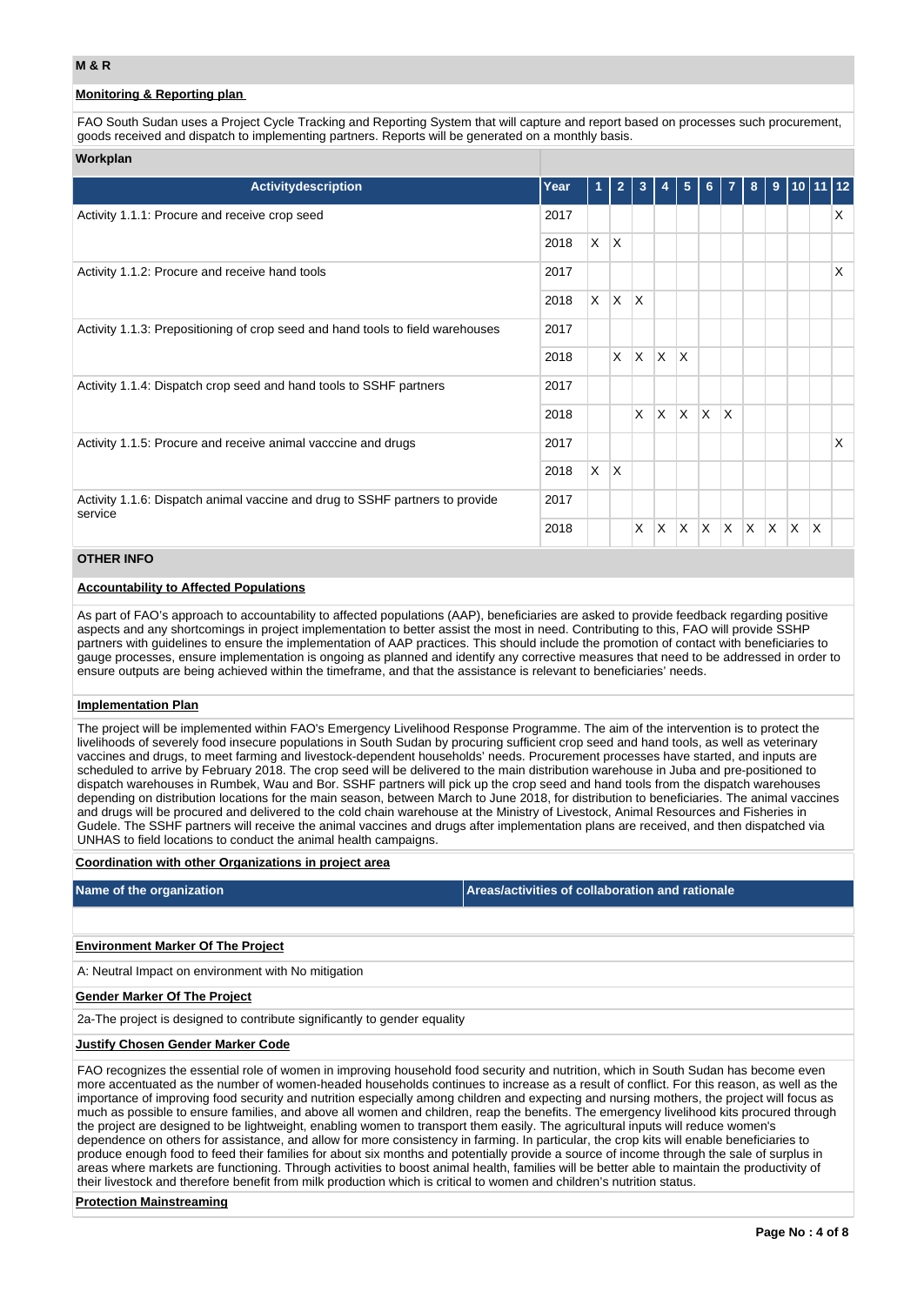| <b>Country Specific Information</b> |
|-------------------------------------|
| <b>Safety and Security</b>          |
|                                     |
|                                     |
| <b>Access</b>                       |

## **BUDGET**

| Code | <b>Budget Line Description</b>                                                                                |             | $D / S$ Quantity | Unit<br>cost          | <b>Duration</b><br>Recurran<br>ce | %<br>charged<br>to CHF | <b>Total Cost</b> |
|------|---------------------------------------------------------------------------------------------------------------|-------------|------------------|-----------------------|-----------------------------------|------------------------|-------------------|
|      | 1. Staff and Other Personnel Costs                                                                            |             |                  |                       |                                   |                        |                   |
| 1.1  | <b>Emergency Reponse Manager</b>                                                                              | D           | 1                | 23,40<br>0.00         | $\mathbf{1}$                      | 100.00                 | 23,400.00         |
| 1.2  | Procurement Expert                                                                                            | D           |                  | 1 11,00<br>0.00       | 1                                 | 100.00                 | 11,000.00         |
| 1.3  | <b>Operations Officer</b>                                                                                     | D           |                  | 1   16,50<br>0.00     | 1                                 | 100.00                 | 16,500.00         |
| 1.4  | <b>Emergency Area Coordinator</b>                                                                             | D           |                  | 1 12,00<br>0.00       | 3                                 | 100.00                 | 36,000.00         |
| 1.5  | Storekeeper (Juba, Bor, Rumbek, Wau)                                                                          | D           |                  | $4 \mid 1,000$<br>.00 | 4                                 | 100.00                 | 16,000.00         |
| 1.6  | Loaders (Juba, Bor, Rumbek, Wau)                                                                              | D           |                  | 4 532.0<br>0          | 4                                 | 100.00                 | 8,512.00          |
| 1.7  | Operations & Procurement Support Officer (2No)                                                                | D           | 1 <sup>1</sup>   | 3,000<br>.00          | 3                                 | 100.00                 | 9,000.00          |
| 1.8  | Logisitics Officer (National) (2No)                                                                           | D           |                  | 1   1,700<br>.00.     | 5                                 | 100.00                 | 8,500.00          |
|      | <b>Section Total</b>                                                                                          |             |                  |                       |                                   |                        | 128,912.00        |
|      | 2. Supplies, Commodities, Materials                                                                           |             |                  |                       |                                   |                        |                   |
| 2.1  | Crop seed package (Maize Longe 5; Sorghum Seso 3;<br>Sorghuhm Wad Ahmed; Cowpea Secow 1T; Cowpea Secow<br>2WT | D           |                  | 23255 24.00           | 1                                 | 100.00                 | 558,120.00        |
| 2.2  | Hand tools (Hoe, Small Hoe, Maloda)                                                                           | D           | 23256            | 1.50                  | $\mathbf{1}$                      | 100.00                 | 34,884.00         |
| 2.3  | Contagious bovine pleuropneumonia (CBPP) vaccine                                                              | $\mathsf D$ | 2006             | 8.44                  | $\mathbf{1}$                      | 100.00                 | 16,930.64         |
| 2.4  | Haemorrhagic septicaemia (HS) vaccine                                                                         | D           | 4012             | 3.50                  | $\mathbf{1}$                      | 100.00                 | 14,042.00         |
| 2.5  | Black quarter (BQ) vaccine                                                                                    | D           | 4012             | 4.50                  | $\mathbf{1}$                      | 100.00                 | 18,054.00         |
|      |                                                                                                               |             |                  |                       |                                   |                        |                   |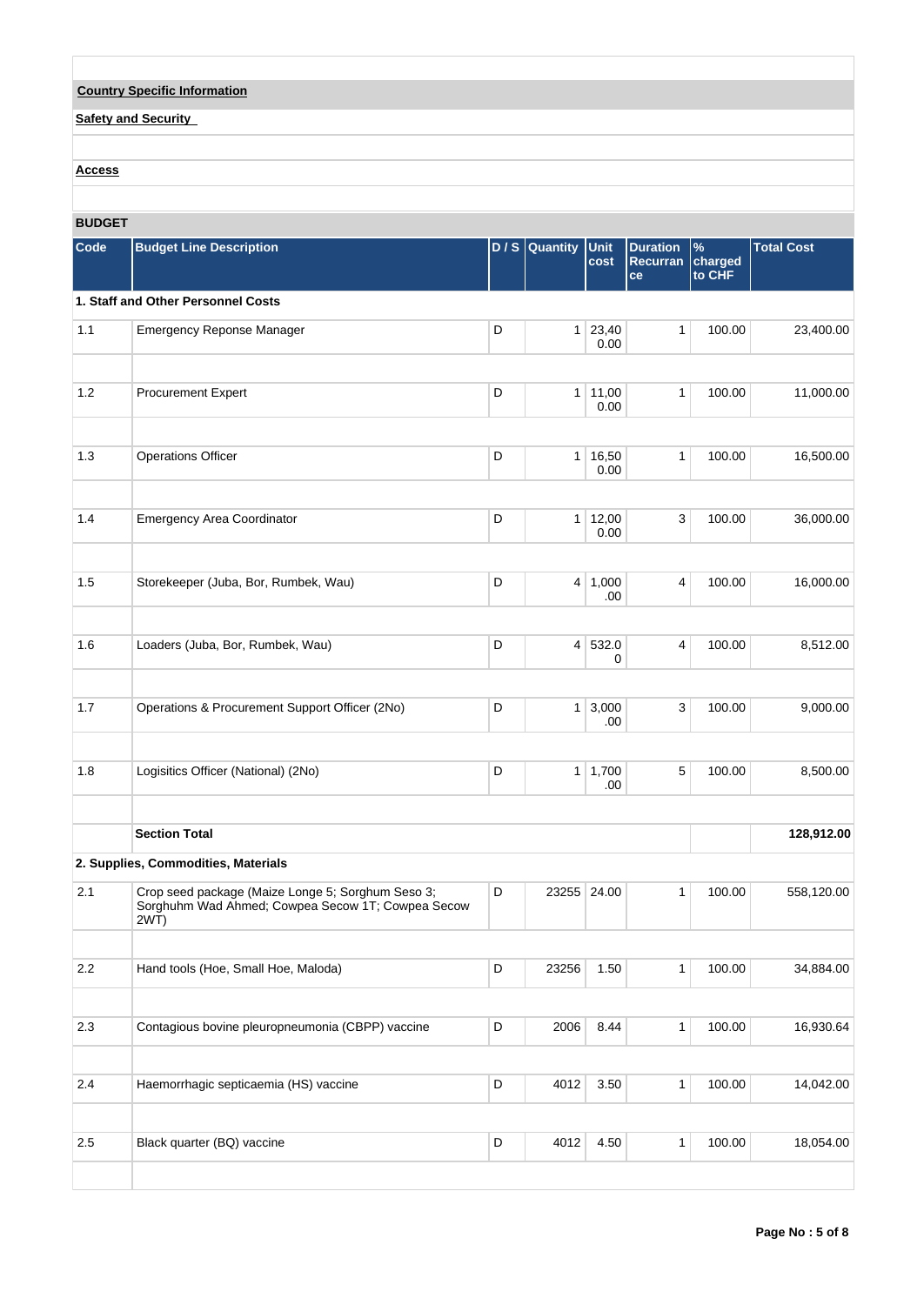| 2.6  | Anthrax vaccine                                                                            | D | 2006 | 4.00      | 1            | 100.00 | 8,024.00 |
|------|--------------------------------------------------------------------------------------------|---|------|-----------|--------------|--------|----------|
| 2.7  | Contagious caprine pleuropneumonia (CCPP) vaccine                                          | D | 468  | 8.44      | 1            | 100.00 | 3,949.92 |
| 2.8  | Peste Des Petits Ruminants (PPR) vaccine                                                   | D | 937  | 4.50      | 1            | 100.00 | 4,216.50 |
| 2.9  | Shoat Pox vaccine                                                                          | D | 937  | 8.00      | 1            | 100.00 | 7,496.00 |
| 2.10 | Newcastle Disease (NCD) vaccine                                                            | D | 52   | 5.00      | $\mathbf{1}$ | 100.00 | 260.00   |
| 2.11 | Rabies vaccine                                                                             | D | 51   | 3.50      | 1            | 100.00 | 178.50   |
| 2.12 | Oxytetracyline 20% injection 100 cc vial (200mg/ml)                                        | D | 174  | 2.20      | $\mathbf{1}$ | 100.00 | 382.80   |
| 2.13 | Albendazole 10 % drench, Albendazole Suspension 1000ml /<br>bottle                         | D | 174  | 3.90      | 1            | 100.00 | 678.60   |
| 2.14 | Ivermectin 1% injection 50ml vial                                                          | D | 174  | 1.40      | 1            | 100.00 | 243.60   |
| 2.15 | Novidium (Homidium Chloride) 250g injection 100 tabs                                       | D |      | 174 55.00 | 1            | 100.00 | 9,570.00 |
| 2.16 | Tylosine tartrate 20 % 100cc vial (200mg/ml)                                               | D | 174  | 3.40      | 1            | 100.00 | 591.60   |
| 2.17 | Poultry Louse Powder 400 g sachets                                                         | D | 174  | 2.00      | $\mathbf{1}$ | 100.00 | 348.00   |
| 2.18 | Opticlox eye ointment                                                                      | D | 174  | 1.20      | 1            | 100.00 | 208.80   |
| 2.19 | Oxytetracycline wound spray (250ml can)                                                    | D | 174  | 2.90      | $\mathbf{1}$ | 100.00 | 504.60   |
| 2.20 | Pour on pyrethroids (e.g. cypermethrin, deltamethrin,<br>flumethrin, permethrin) 500ml can | D |      | 174 15.90 | 1            | 100.00 | 2,766.60 |
| 2.21 | Quaternary ammonium 100ml can                                                              | D | 174  | 1.50      | $\mathbf{1}$ | 100.00 | 261.00   |
| 2.22 | Syringes (Disposable and reusable)                                                         | D | 348  | 2.25      | $\mathbf{1}$ | 100.00 | 783.00   |
| 2.23 | Cotton wool 200g roll                                                                      | D |      | 174 10.00 | 1            | 100.00 | 1,740.00 |
| 2.24 | Disinfectant 100ml                                                                         | D | 174  | 5.00      | $\mathbf{1}$ | 100.00 | 870.00   |
| 2.25 | Disposable latex gloves large size/pack of 100                                             | D | 174  | 5.00      | 1            | 100.00 | 870.00   |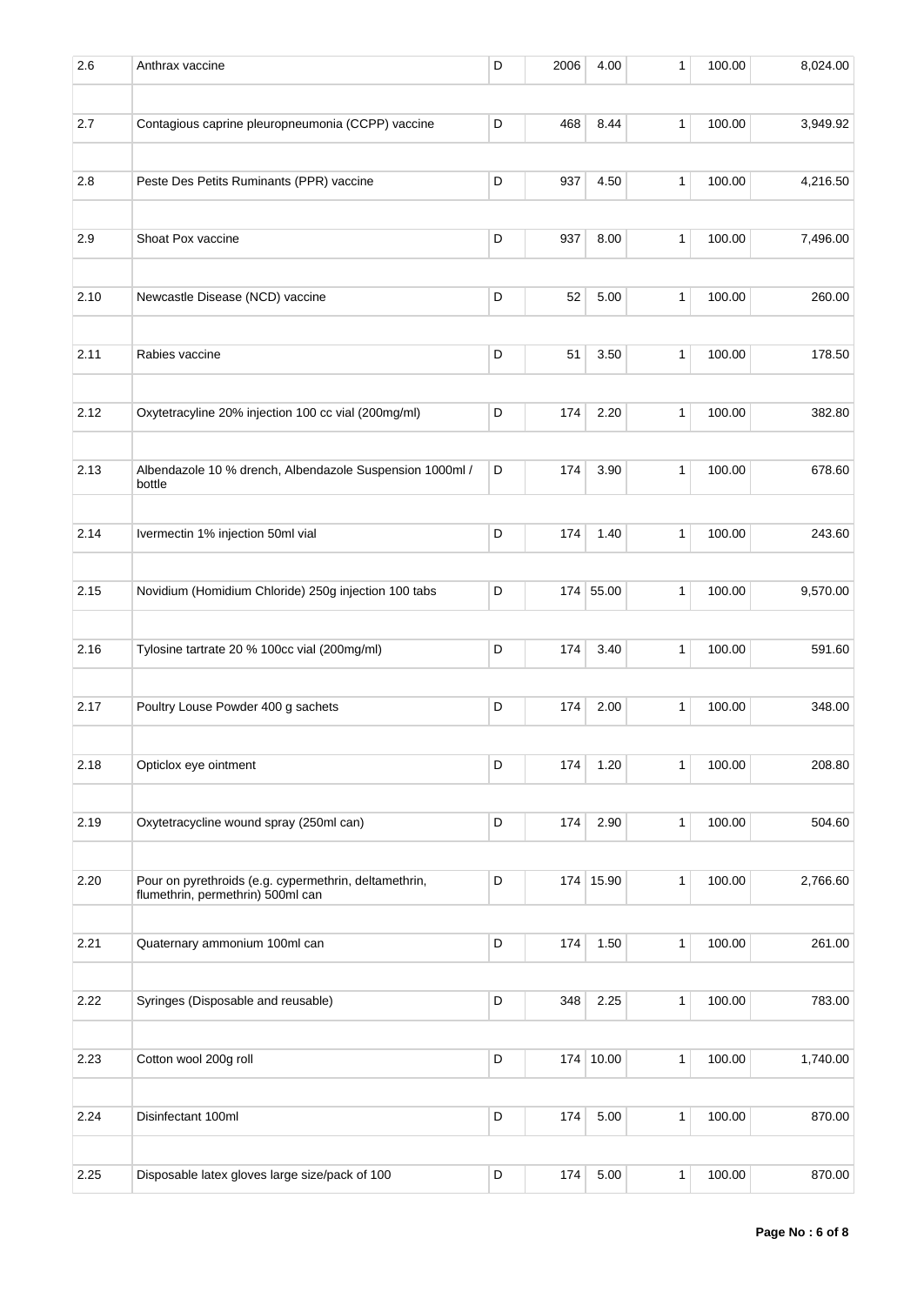|              | <b>Section Total</b>                                                     |             |   |                |                |        | 685,974.16 |
|--------------|--------------------------------------------------------------------------|-------------|---|----------------|----------------|--------|------------|
| 3. Equipment |                                                                          |             |   |                |                |        |            |
| <b>NA</b>    | <b>NA</b>                                                                | <b>NA</b>   | 0 | 0.00           | 0              | 0      | 0.00       |
|              | <b>NA</b>                                                                |             |   |                |                |        |            |
|              | <b>Section Total</b>                                                     |             |   |                |                |        | 0.00       |
|              | 4. Contractual Services                                                  |             |   |                |                |        |            |
| <b>NA</b>    | <b>NA</b>                                                                | <b>NA</b>   | 0 | 0.00           | 0              | 0      | 0.00       |
|              | <b>NA</b>                                                                |             |   |                |                |        |            |
|              | <b>Section Total</b>                                                     |             |   |                |                |        | 0.00       |
| 5. Travel    |                                                                          |             |   |                |                |        |            |
| 5.1          | International Travel and R&R                                             | D           |   | $4 \mid 1,550$ | $\mathbf{1}$   | 100.00 | 6,200.00   |
|              |                                                                          |             |   | .00            |                |        |            |
| 5.2          | FAO Staff -In country travel                                             | D           |   | $4 \mid 2,738$ | $\mathbf{1}$   | 100.00 | 10,952.00  |
|              |                                                                          |             |   | .00            |                |        |            |
|              |                                                                          |             |   |                |                |        |            |
|              | <b>Section Total</b>                                                     |             |   |                |                |        | 17,152.00  |
|              | 6. Transfers and Grants to Counterparts                                  |             |   |                |                |        |            |
| <b>NA</b>    | <b>NA</b>                                                                | <b>NA</b>   | 0 | 0.00           | 0              | 0      | 0.00       |
|              | <b>NA</b>                                                                |             |   |                |                |        |            |
|              | <b>Section Total</b>                                                     |             |   |                |                |        | 0.00       |
|              | 7. General Operating and Other Direct Costs                              |             |   |                |                |        |            |
| 7.1          | <b>Road Transport Services</b>                                           | D           | 1 | 41,00<br>0.00  | $\mathbf{1}$   | 100.00 | 41,000.00  |
|              |                                                                          |             |   |                |                |        |            |
| 7.2          | Warehouse Lease (Juba)                                                   | D           |   | $4 \mid 2,700$ | $\mathbf{1}$   | 100.00 | 10,800.00  |
|              |                                                                          |             |   | .00.           |                |        |            |
| 7.3          | Vehicle running cost                                                     | D           |   | 3 6,575        | $\overline{1}$ | 100.00 | 19,725.00  |
|              |                                                                          |             |   | .00.           |                |        |            |
|              |                                                                          |             |   |                |                |        |            |
| 7.4          | <b>General Operating Expenses</b>                                        | D           | 1 | 545.0<br>0     | $\mathbf{1}$   | 100.00 | 545.00     |
|              | office supplies, stationary                                              |             |   |                |                |        |            |
| $7.5\,$      | TSS related cost recovery                                                | D           | 1 | 3,072<br>.00.  | $\mathbf{1}$   | 100.00 | 3,072.00   |
|              |                                                                          |             |   |                |                |        |            |
| 7.6          | <b>Reporting Cost</b>                                                    | $\mathsf D$ |   | 1 5,000        | $\mathbf{1}$   | 100.00 | 5,000.00   |
|              |                                                                          |             |   | .00.           |                |        |            |
| $7.7\,$      | <b>Evaluation Cost</b>                                                   | D           |   | $1 \mid 7,600$ | $\mathbf{1}$   | 100.00 | 7,600.00   |
|              |                                                                          |             |   | .00.           |                |        |            |
|              |                                                                          |             |   |                |                |        |            |
| 7.8          | Security and Cleaning Services for Warehouse (Juba, Bor,<br>Rumbek, Wau) | D           | 1 | 592.0<br>0     | 25             | 100.00 | 14,800.00  |